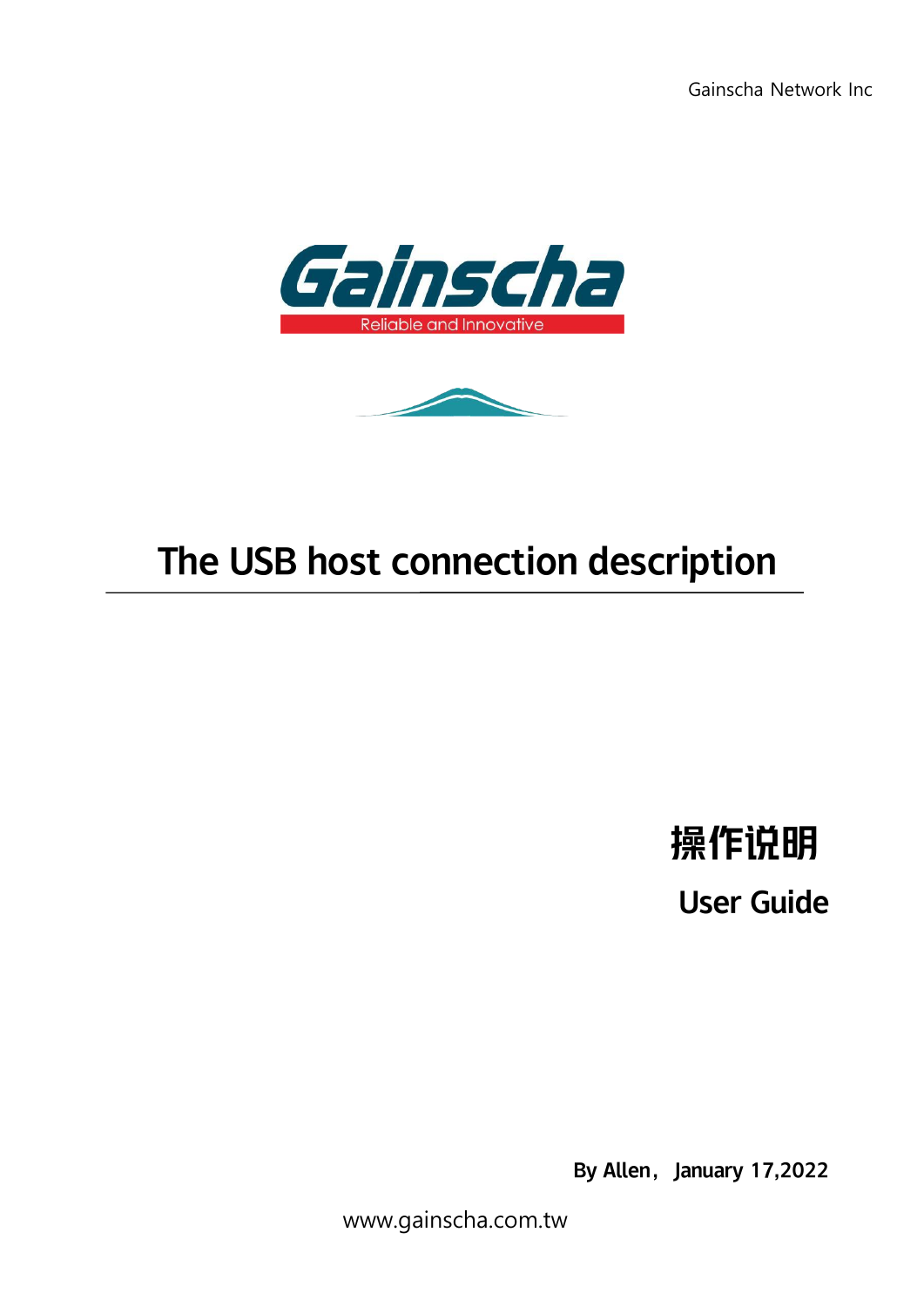# **2.Theme:**

The USB Host description file.

# **3.Matters need attention:**

Attention should be paid to whether the number of devices exceeds the maximum current to withstand by USB Host to avoid unexpected errors in the machine.

# **4.USB Host Specification:**

| <b>Velocity</b>                 | Transmissi<br>on speed | Theoretical<br>velocity | Source | Sign             | <b>USB Host</b><br><b>Connect</b> |  |
|---------------------------------|------------------------|-------------------------|--------|------------------|-----------------------------------|--|
| low speed<br>Low Speed          | 1.5Mbps                | 0.1875MB/s              | 5V/1A  | <b>CERTIFIED</b> | $\sigma \circ \sigma$<br>Type-A   |  |
| full speed<br><b>Full Speed</b> | 12Mbps                 | 1.5MB/s                 |        |                  |                                   |  |

### **5.Test Example:**

In this example, use the BASIC instruction to obtain the HID device from USB Host as follows:

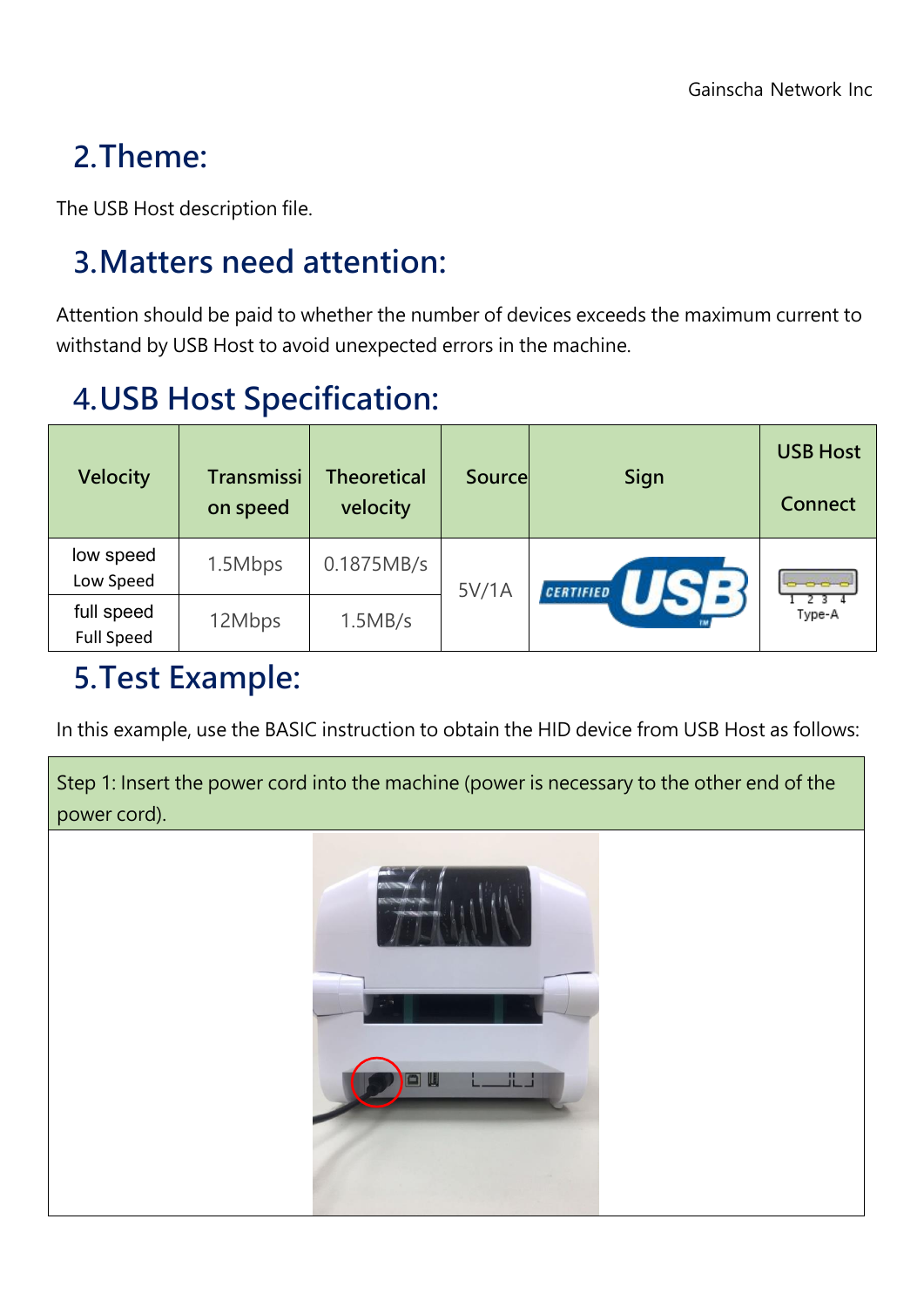Step 2: Using the USB Type A <-> Type B transmission line, connect the Type A terminal to the computer, and connect the Type B terminal to the machine

The USB Device port of the device.



Step 3: Insert the desired USB HID device (Barcode Scanner in example) into the USB Host port of the machine.

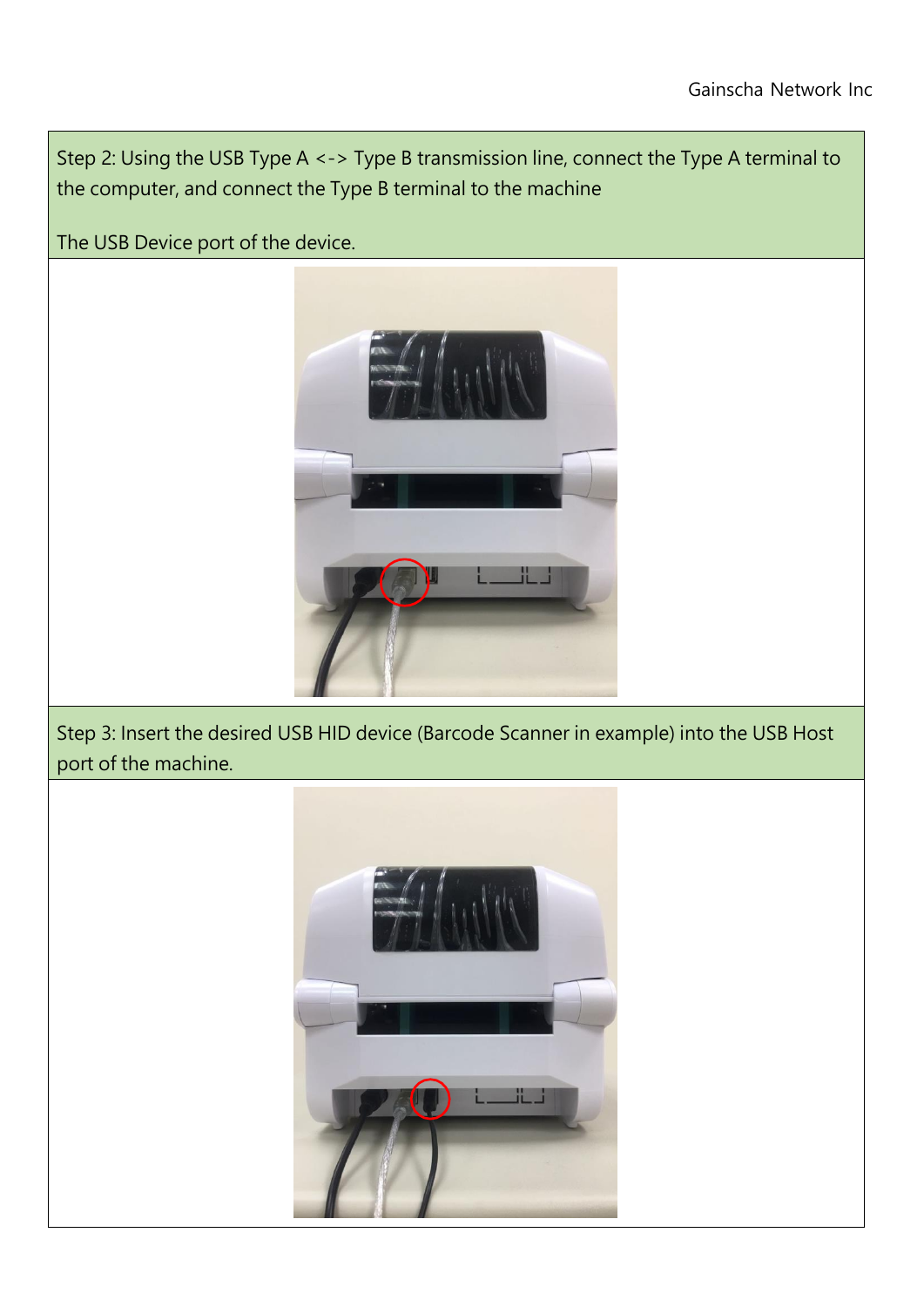#### Gainscha Network Inc

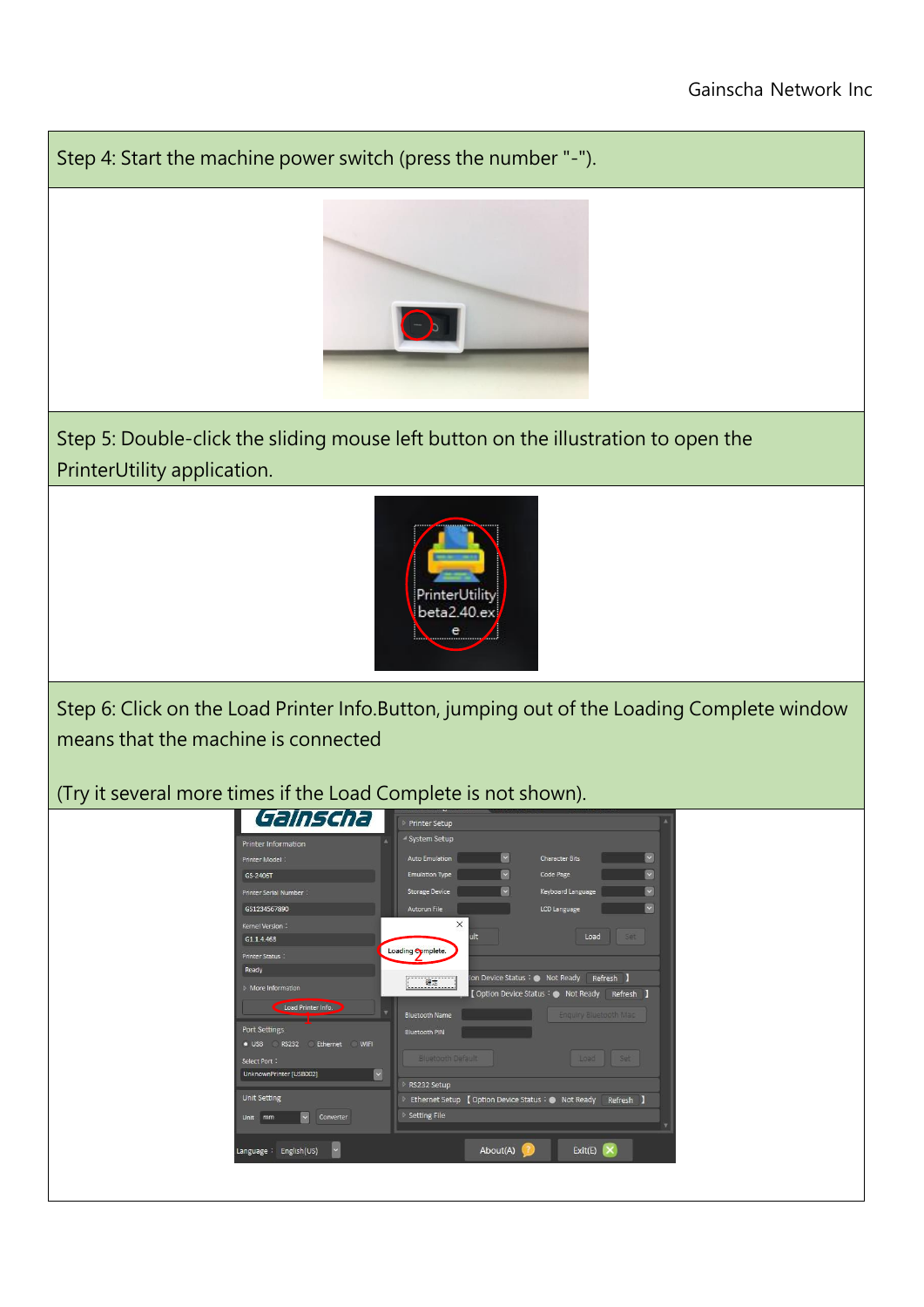Step 7: Select the Command Tool page and enter the following instructions (note: the formula must finally have a return character), and click Send Command can start entering data from USB Host.(Seethe TSPL instructions for details) :START DIRECTION 0 CLS INPUT A\$ BLOCK 40,40,1000,1000,"1",0,8,8,A\$ PRINT 1 GOTO START Printer Configuration Printer Function Command Tool Gainscha - Send Command :START<br>DIRECTION 0  $1 \quad \blacksquare$  $\overline{C}$ ULS<br>INPUT A\$<br>BLOCK 40,40,1000,1000,"1",0,8,8,A\$ **PRINT** PRINT 1<br>GOTO START CS1234567800 The program finally  $G1.1.4.$ **news to have** More In 4 Send File Load Printer Info Port Settings Send File  $\bullet$  USB **RS232** ter [USB002]  $\sim$ 2 and 2 and 2 and 2 and 2 and 2 and 2 and 2 and 2 and 2 and 2 and 2 and 2 and 2 and 2 and 2 and 2 and 2 and 2 **Unit Setting** Unit  $mm$   $\vee$  Converter Language: English(US)  $\sqrt{}$ About $(A)$ Exit(E) X Step 8: Scan the barcode data using the Barcode Scanner.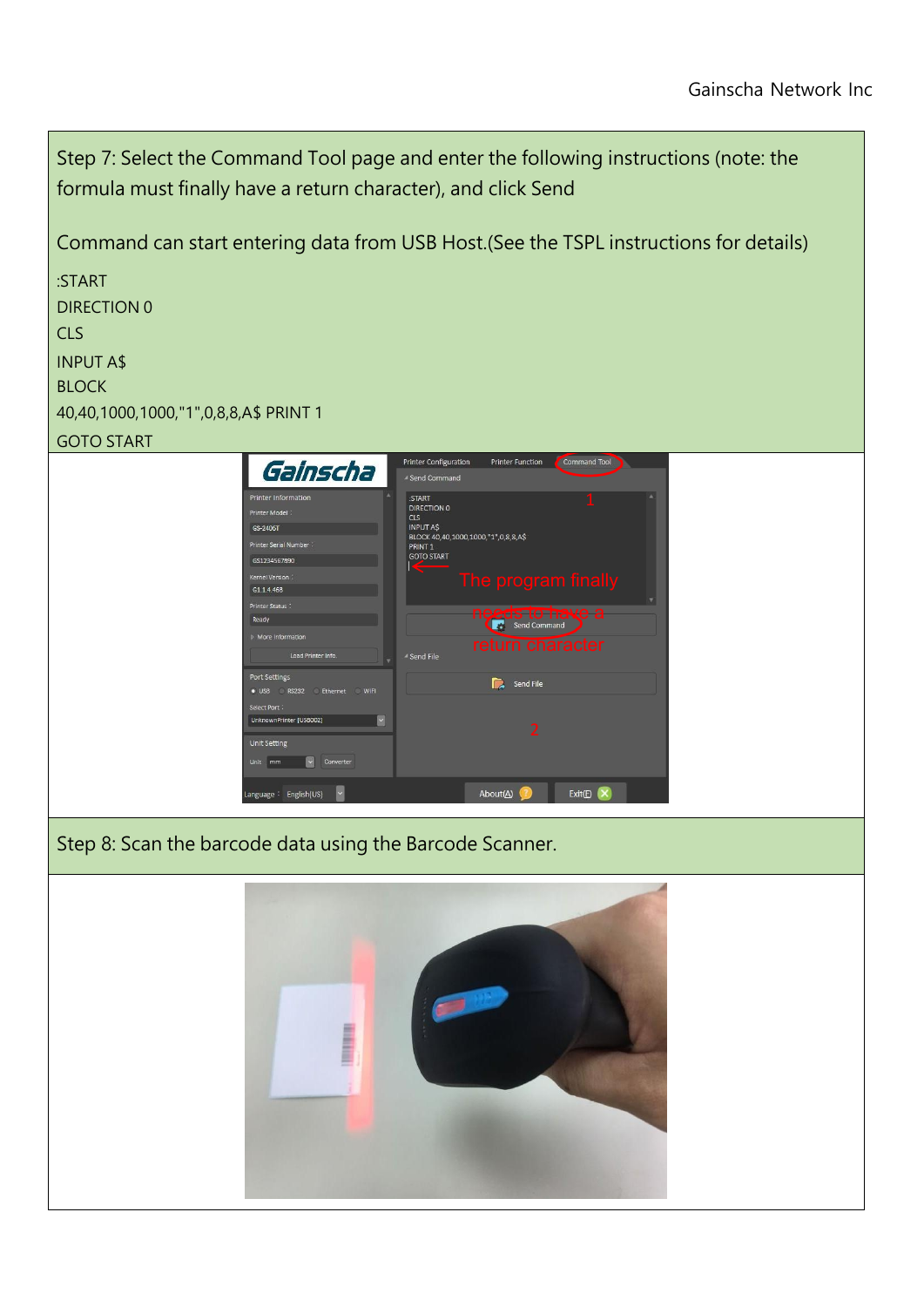Step 9: The corresponding barcode content will be obtained after the correct operation.

Note: Because the GOTO command in the example continues to print the data, if you want to reset.



### **6.List of compatible devices:**

| <b>INSTALLATION</b>                        | <b>MODEL</b> |
|--------------------------------------------|--------------|
| CHITENG one-dimensional code scanning gun  | CT951        |
| Deli<br>one-dimensional scanning gun       | No.14950     |
| one-dimensional code-scanning gun<br>GoDex | GS100        |
| The INTOPIC<br>keyboard                    | KBD-72       |